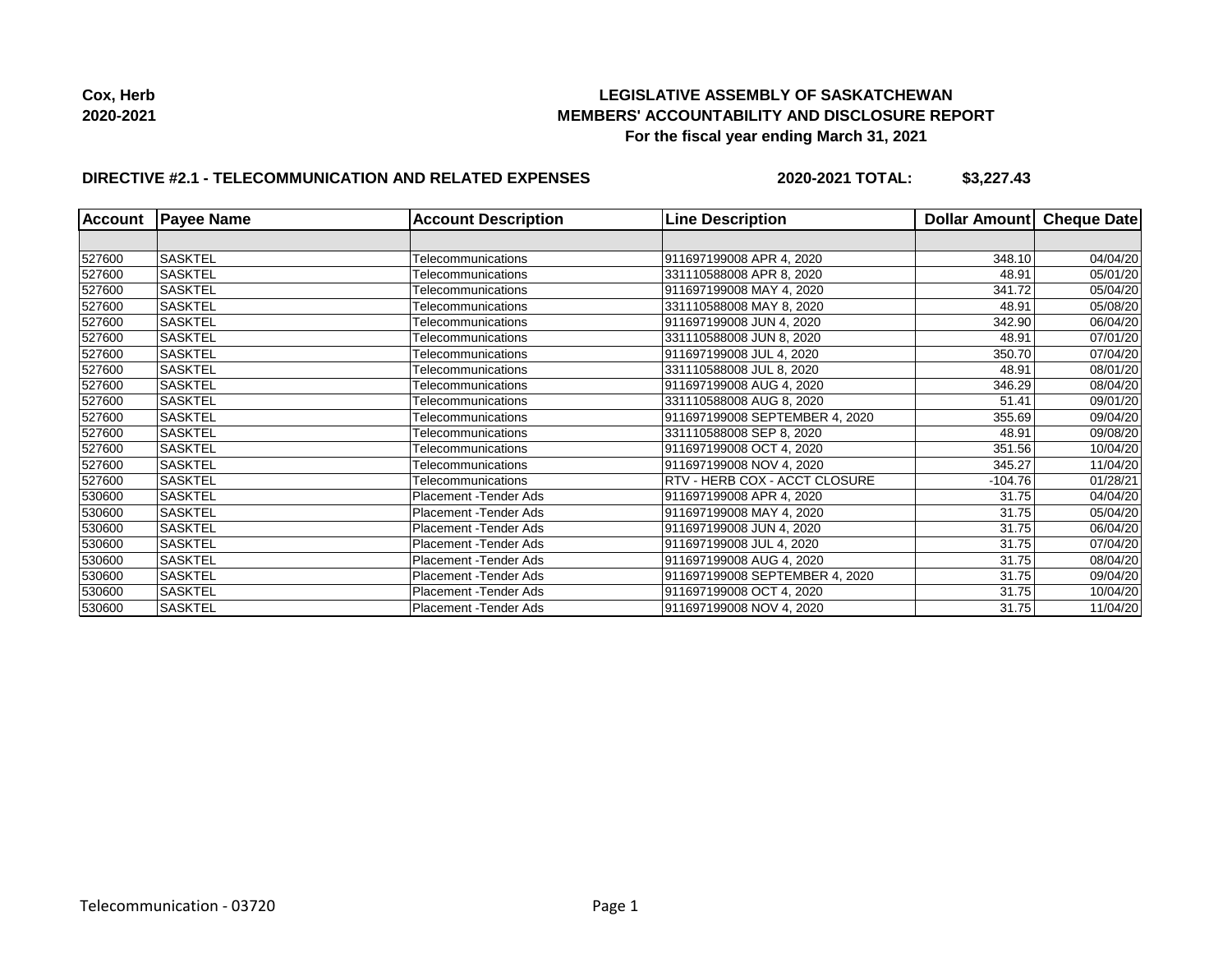

**Cox, Herb 2020-2021**

# **LEGISLATIVE ASSEMBLY OF SASKATCHEWAN MEMBERS' ACCOUNTABILITY AND DISCLOSURE REPORT For the fiscal year ending March 31, 2021**

## **DIRECTIVE #3.1 - MLA TRAVEL AND LIVING EXPENSES**

**2020-2021 TOTAL: \$13,855.18**

| <b>Account</b> | <b>Payee Name</b> | <b>Account Description</b>  | <b>Line Description</b>          | Dollar Amount | Cheque Date |
|----------------|-------------------|-----------------------------|----------------------------------|---------------|-------------|
|                |                   |                             |                                  |               |             |
| 541900         | COX, HERB L       | Elected Rep - Travel        | APR 2020 MLA REGINA              | 1,277.44      | 04/01/20    |
|                |                   |                             | <b>ACCOMMODATION</b>             |               |             |
| 541900         | COX, HERB L       | Elected Rep - Travel        | APRIL 2020 MLA REGINA            | 348.00        | 05/04/20    |
|                |                   |                             | <b>ACCOMMODATION</b>             |               |             |
| 541900         | COX, HERB L       | <b>Elected Rep - Travel</b> | MAY 2020 MLA REGINA              | 1,282.40      | 05/04/20    |
|                |                   |                             | <b>ACCOMMODATION</b>             |               |             |
| 541900         | COX, HERB L       | Elected Rep - Travel        | MLA TRAVEL APRIL 3 - 28, 2020    | 76.00         | 05/11/20    |
| 541900         | COX, HERB L       | Elected Rep - Travel        | JUN 2020 MLA REGINA              | 1,269.79      | 06/01/20    |
|                |                   |                             | <b>ACCOMMODATION</b>             |               |             |
| 541900         | COX, HERB L       | <b>Elected Rep - Travel</b> | MLA TRAVEL MAY 5-29, 2020        | 95.00         | 06/10/20    |
| 541900         | COX, HERB L       | Elected Rep - Travel        | JULY 2020 MLA REGINA             | 1,285.10      | 07/13/20    |
|                |                   |                             | <b>ACCOMMODATION</b>             |               |             |
| 541900         | COX, HERB L       | Elected Rep - Travel        | MLA TRAVEL JUL 1-6, 2020         | 655.80        | 07/13/20    |
| 541900         | COX, HERB L       | Elected Rep - Travel        | MLA TRAVEL JUN 1-19, 2020        | 1,123.00      | 07/13/20    |
| 541900         | COX, HERB L       | Elected Rep - Travel        | MLA TRAVEL JUN 21-30, 2020       | 1,493.60      | 07/13/20    |
| 541900         | COX, HERB L       | Elected Rep - Travel        | AUG 2020 MLA REGINA              | 1,286.30      | 08/10/20    |
|                |                   |                             | <b>ACCOMMODATION</b>             |               |             |
| 541900         | COX, HERB L       | Elected Rep - Travel        | <b>MLA TRAVEL JUL 8-22, 2020</b> | 72.20         | 08/24/20    |
| 541900         | COX, HERB L       | <b>Elected Rep - Travel</b> | SEPT 2020 MLA REGINA             | 1,272.00      | 09/01/20    |
|                |                   |                             | <b>ACCOMMODATION</b>             |               |             |
| 541900         | COX, HERB L       | Elected Rep - Travel        | MLA TRAVEL AUGUST 4 - 31, 2020   | 314.45        | 09/04/20    |
| 541900         | COX, HERB L       | Elected Rep - Travel        | OCT 2020 MLA REGINA              | 1,275.75      | 10/02/20    |
|                |                   |                             | <b>ACCOMMODATION</b>             |               |             |
| 541900         | COX, HERB L       | <b>Elected Rep - Travel</b> | MLA TRAVEL SEP 2-29, 2020        | 728.35        | 10/02/20    |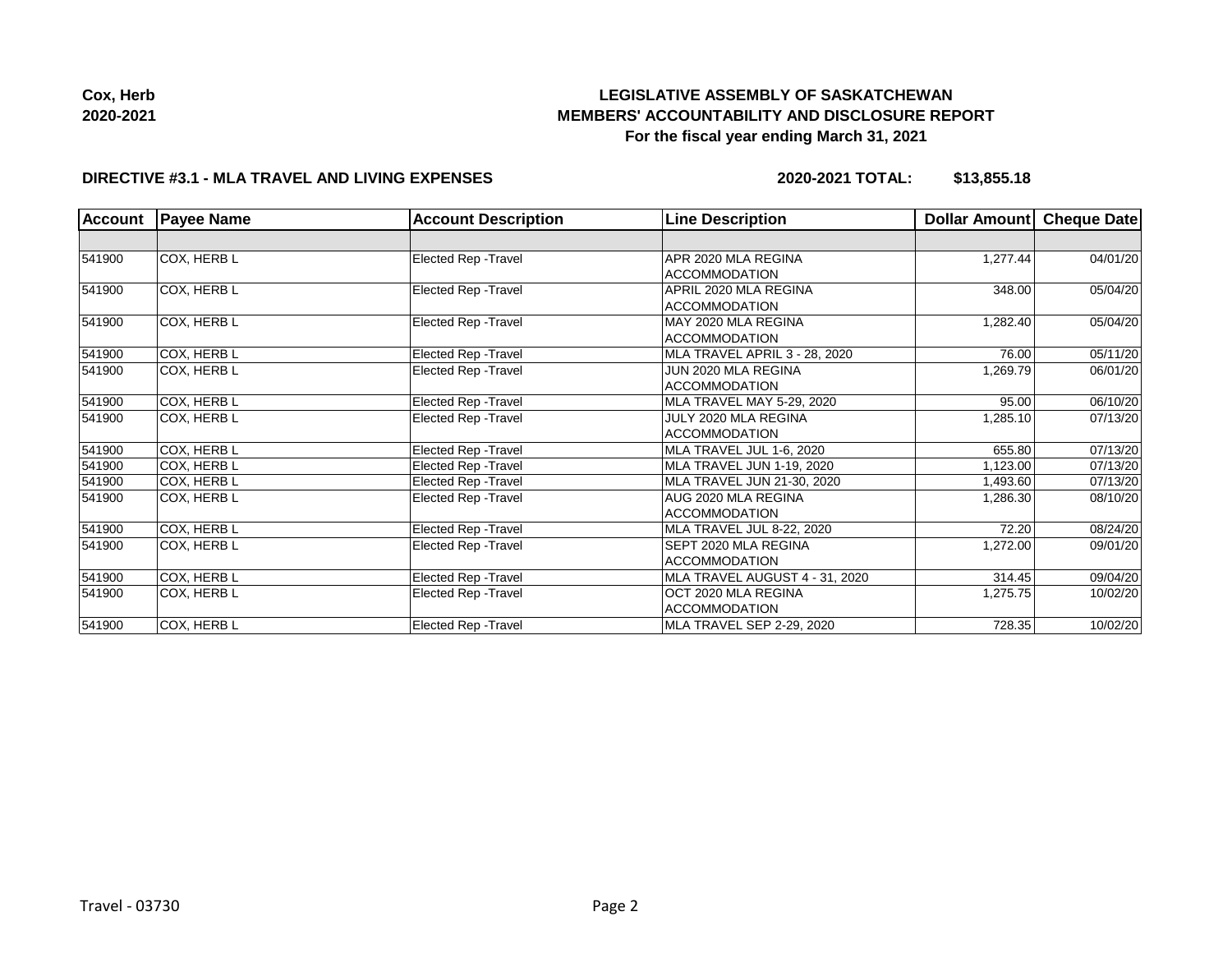**Cox, Herb 2020-2021**

## **LEGISLATIVE ASSEMBLY OF SASKATCHEWAN MEMBERS' ACCOUNTABILITY AND DISCLOSURE REPORT For the fiscal year ending March 31, 2021**

#### **DIRECTIVE #4.1 - CONSTITUENCY SERVICE EXPENSES**

**2020-2021 TOTAL: \$26,298.53**

| <b>Account</b> | <b>Payee Name</b>                        | <b>Account Description</b>                | <b>Line Description</b>              | Dollar Amount Cheque Date |                       |
|----------------|------------------------------------------|-------------------------------------------|--------------------------------------|---------------------------|-----------------------|
|                |                                          |                                           |                                      |                           |                       |
| 522000         | 625097 SASKATCHEWAN LTD.                 | Rent of Ground, Buildings and Other Space | APRIL 2020 MLA OFFICE RENT           | 1,500.00                  | 04/01/20              |
| 522000         | 625097 SASKATCHEWAN LTD.                 | Rent of Ground, Buildings and Other Space | MAY 2020 MLA OFFICE RENT             | 1,500.00                  | 05/04/20              |
| 522000         | 625097 SASKATCHEWAN LTD.                 | Rent of Ground, Buildings and Other Space | JUNE 2020 MLA OFFICE RENT            | 1,500.00                  | 05/25/20              |
| 522000         | 625097 SASKATCHEWAN LTD.                 | Rent of Ground, Buildings and Other Space | JULY 2020 MLA OFFICE RENT            | 1,500.00                  | 07/01/20              |
| 522000         | 625097 SASKATCHEWAN LTD.                 | Rent of Ground, Buildings and Other Space | AUG 2020 MLA OFFICE RENT             | 1,500.00                  | 07/20/20              |
| 522000         | 625097 SASKATCHEWAN LTD.                 | Rent of Ground, Buildings and Other Space | SEPT 2020 MLA OFFICE RENT            | 1,500.00                  | 08/24/20              |
| 522000         | 625097 SASKATCHEWAN LTD.                 | Rent of Ground, Buildings and Other Space | OCTOBER 2020 MLA OFFICE RENT         | 1,500.00                  | 09/23/20              |
| 522000         | 625097 SASKATCHEWAN LTD.                 | Rent of Ground, Buildings and Other Space | NOVEMBER 2020 MLA OFFICE RENT        | 1,500.00                  | 10/13/20              |
| 522500         | NORTH BATTLEFORD AGENCIES (1980)<br>LTD. | <b>Insurance Premiums</b>                 | OFFICE INSURANCE M22106943           | 638.12                    | 04/01/20              |
| 522700         | NORTH BATTLEFORD, CITY OF                | Utilities - Electricity and Nat Gas       | 1002185502302 MAR 1-31, 2020         | 86.31                     | 04/01/20              |
| 522700         | NORTH BATTLEFORD, CITY OF                | Utilities - Electricity and Nat Gas       | 1002185502302 MAY 5, 2020            | 115.71                    | 05/05/20              |
| 522700         | NORTH BATTLEFORD, CITY OF                | Utilities - Electricity and Nat Gas       | 1002185502302 JUNE 1, 2020           | 115.71                    | 06/01/20              |
| 522700         | NORTH BATTLEFORD, CITY OF                | Utilities - Electricity and Nat Gas       | 1002185502302 JUN 1-30, 2020         | 86.31                     | 07/03/20              |
| 522700         | NORTH BATTLEFORD, CITY OF                | Utilities - Electricity and Nat Gas       | 1002185502302 JUL 1-31, 2020         | 115.71                    | 08/06/20              |
| 522700         | NORTH BATTLEFORD, CITY OF                | Utilities - Electricity and Nat Gas       | 1002185502302 AUG 1-31, 2020         | 115.71                    | 09/01/20              |
| 522700         | NORTH BATTLEFORD, CITY OF                | Utilities - Electricity and Nat Gas       | 100 2185502 302 SEPTEMBER 1-30, 2020 | 86.31                     | 10/01/20              |
| 522700         | NORTH BATTLEFORD, CITY OF                | Utilities - Electricity and Nat Gas       | RTV-HERB COX-REFUND UTILITIES        | $-770.49$                 | 11/18/20              |
| 522700         | SASKENERGY INCORPORATED                  | Utilities - Electricity and Nat Gas       | 47852000000 APR 20, 2020             | 145.53                    | 05/01/20              |
| 522700         | SASKENERGY INCORPORATED                  | Utilities - Electricity and Nat Gas       | 47852000000 MAY 19, 2020             | 83.60                     | 06/01/20              |
| 522700         | <b>SASKENERGY INCORPORATED</b>           | Utilities - Electricity and Nat Gas       | 47852000000 JUN 16, 2020             | 67.41                     | 07/01/20              |
| 522700         | SASKENERGY INCORPORATED                  | Utilities - Electricity and Nat Gas       | 47852000000 JUL 17, 2020             | 52.56                     | $\overline{08}/01/20$ |
| 522700         | SASKENERGY INCORPORATED                  | Utilities - Electricity and Nat Gas       | 47852000000 AUG 18, 2020             | 46.49                     | 09/01/20              |
| 522700         | <b>SASKENERGY INCORPORATED</b>           | Utilities - Electricity and Nat Gas       | 47852000000 SEP 17, 2020             | 59.98                     | 10/01/20              |
| 522700         | <b>SASKENERGY INCORPORATED</b>           | Utilities - Electricity and Nat Gas       | 47852000000 OCT 19, 2020             | 76.85                     | 11/01/20              |
| 522700         | SASKENERGY INCORPORATED                  | Utilities - Electricity and Nat Gas       | 47852000000 NOV 2, 2020              | 71.47                     | 11/02/20              |
| 522700         | SASKPOWER CORPORATION                    | Utilities - Electricity and Nat Gas       | 510000477875 APR 20, 2020            | 117.82                    | 05/01/20              |
| 522700         | SASKPOWER CORPORATION                    | Utilities - Electricity and Nat Gas       | 510000477875 MAY 19, 2020            | 88.99                     | 06/01/20              |
| 522700         | SASKPOWER CORPORATION                    | Utilities - Electricity and Nat Gas       | 510000477875 JUN 16, 2020            | 107.07                    | 07/01/20              |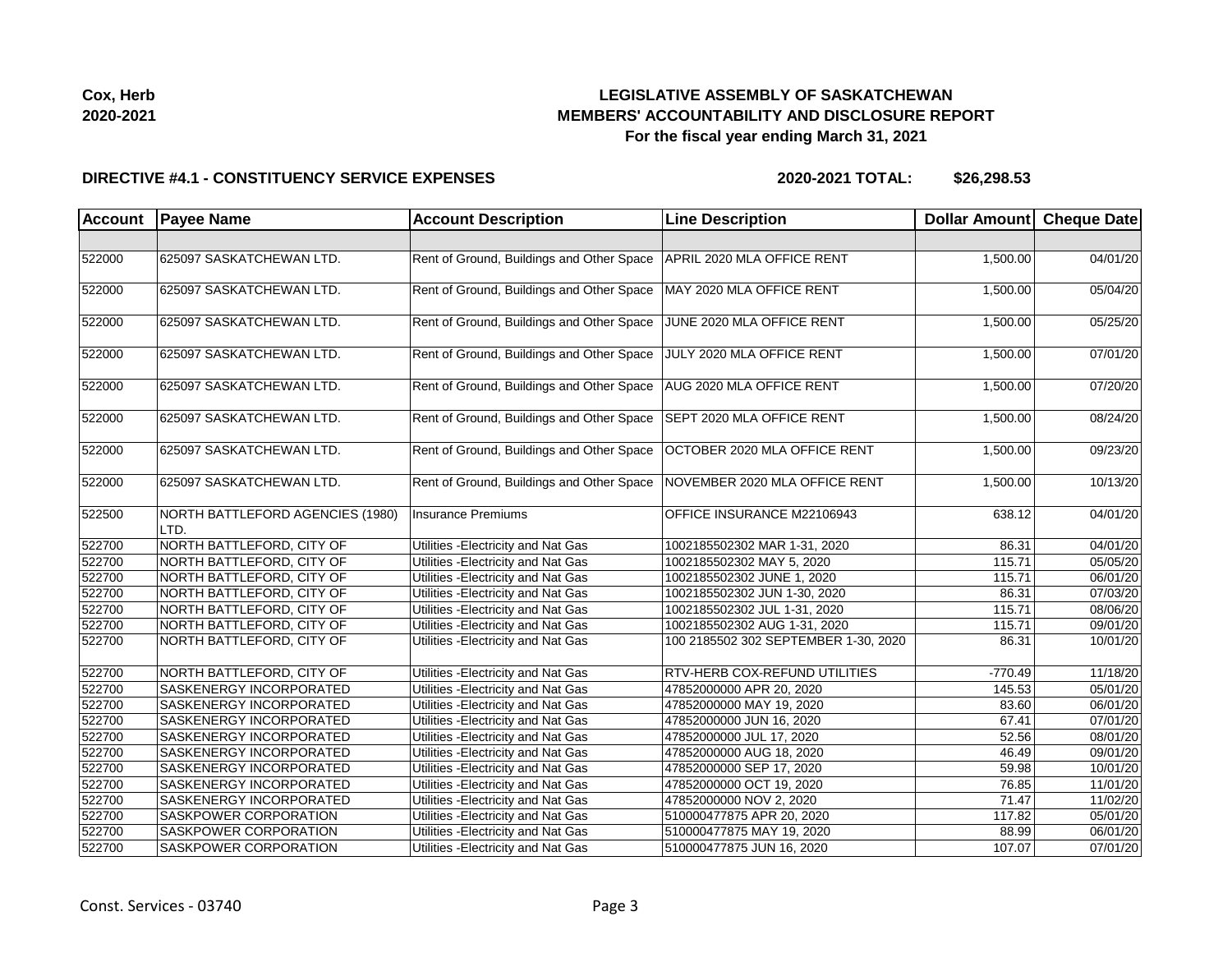

#### **DIRECTIVE #4.1 - CONSTITUENCY SERVICE EXPENSES**

**2020-2021 TOTAL: \$26,298.53**

| <b>Account</b> | <b>Payee Name</b>                        | <b>Account Description</b>           | <b>Line Description</b>       | <b>Dollar Amount</b> | <b>Cheque Date</b>    |
|----------------|------------------------------------------|--------------------------------------|-------------------------------|----------------------|-----------------------|
|                |                                          |                                      |                               |                      |                       |
| 522700         | <b>SASKPOWER CORPORATION</b>             | Utilities - Electricity and Nat Gas  | 510000477875 JUL 17, 2020     | 98.95                | 08/06/20              |
| 522700         | SASKPOWER CORPORATION                    | Utilities - Electricity and Nat Gas  | 510000477875 AUG 25, 2020     | 90.81                | 09/01/20              |
| 522700         | SASKPOWER CORPORATION                    | Utilities - Electricity and Nat Gas  | 510000477875 OCT 14, 2020     | 107.07               | 10/14/20              |
| 525000         | COX, HERB L                              | Postal, Courier, Freight and Related | <b>REIMB: POSTAGE</b>         | 11.64                | 05/05/20              |
| 525000         | COX, HERB L                              | Postal, Courier, Freight and Related | <b>REIMB: POSTAGE</b>         | 24.44                | 07/20/20              |
| 529000         | MODERN JANITORIAL SERVICE (1978)<br>LTD. | <b>General Contractual Services</b>  | MLA OFFICE JANITORIAL SERVICE | 307.40               | 10/01/20              |
| 529000         | SHRED-IT INTERNATIONAL ULC               | <b>General Contractual Services</b>  | <b>SHREDDING</b>              | 438.24               | 10/07/20              |
| 530300         | MARU GROUP CANADA INC.                   | Primary Research/Focus group         | AD HOC RESEARCH               | 661.11               | 06/01/20              |
| 530300         | MARU GROUP CANADA INC.                   | Primary Research/Focus group         | AD HOC RESEARCH               | 661.11               | 10/01/20              |
| 530500         | CENTURY SIGN RENTALS                     | Media Placement                      | <b>ADVERTISING</b>            | 110.00               | 04/01/20              |
| 530500         | <b>CENTURY SIGN RENTALS</b>              | Media Placement                      | <b>ADVERTISING</b>            | 110.00               | 05/01/20              |
| 530500         | CENTURY SIGN RENTALS                     | Media Placement                      | <b>ADVERTISING</b>            | 110.00               | 07/01/20              |
| 530500         | CENTURY SIGN RENTALS                     | Media Placement                      | <b>ADVERTISING</b>            | 110.00               | 08/01/20              |
| 530500         | CENTURY SIGN RENTALS                     | Media Placement                      | <b>ADVERTISING</b>            | 110.00               | 08/01/20              |
| 530500         | JIM PATTISON BROADCAST GROUP             | Media Placement                      | <b>ADVERTISING</b>            | 600.00               | 05/01/20              |
| 530500         | JIM PATTISON BROADCAST GROUP             | Media Placement                      | <b>ADVERTISING</b>            | 245.00               | 05/01/20              |
| 530500         | JIM PATTISON BROADCAST GROUP             | Media Placement                      | <b>ADVERTISING</b>            | 400.00               | 05/11/20              |
| 530500         | JIM PATTISON BROADCAST GROUP             | Media Placement                      | <b>ADVERTISING</b>            | 100.00               | 06/01/20              |
| 530500         | <b>JIM PATTISON BROADCAST GROUP</b>      | Media Placement                      | <b>ADVERTISING</b>            | 750.00               | 06/01/20              |
| 530500         | JIM PATTISON BROADCAST GROUP             | Media Placement                      | <b>ADVERTISING</b>            | 500.00               | 06/01/20              |
| 530500         | <b>JIM PATTISON BROADCAST GROUP</b>      | Media Placement                      | <b>ADVERTISING</b>            | 600.00               | 07/01/20              |
| 530500         | JIM PATTISON BROADCAST GROUP             | Media Placement                      | <b>ADVERTISING</b>            | 400.00               | 07/01/20              |
| 530500         | JIM PATTISON BROADCAST GROUP             | Media Placement                      | <b>ADVERTISING</b>            | 600.00               | 08/01/20              |
| 530500         | JIM PATTISON BROADCAST GROUP             | Media Placement                      | <b>ADVERTISING</b>            | 400.00               | 09/01/20              |
| 530500         | JIM PATTISON BROADCAST GROUP             | Media Placement                      | <b>ADVERTISING</b>            | 750.00               | 09/01/20              |
| 530500         | JIM PATTISON BROADCAST GROUP             | Media Placement                      | <b>ADVERTISING</b>            | 200.00               | 09/01/20              |
| 530500         | JIM PATTISON BROADCAST GROUP             | Media Placement                      | <b>ADVERTISING</b>            | 300.00               | 09/09/20              |
| 530500         | PNG PRAIRIE NEWSPAPER GROUP              | Media Placement                      | <b>ADVERTISING</b>            | 64.72                | 04/08/20              |
| 530500         | PNG PRAIRIE NEWSPAPER GROUP              | Media Placement                      | <b>ADVERTISING</b>            | 189.72               | 04/15/20              |
| 530500         | PNG PRAIRIE NEWSPAPER GROUP              | Media Placement                      | <b>ADVERTISING</b>            | 64.72                | $\overline{05}/01/20$ |
| 530500         | PNG PRAIRIE NEWSPAPER GROUP              | Media Placement                      | <b>ADVERTISING</b>            | 139.72               | 05/01/20              |
| 530500         | PNG PRAIRIE NEWSPAPER GROUP              | Media Placement                      | <b>ADVERTISING</b>            | 64.72                | 05/01/20              |
| 530500         | PNG PRAIRIE NEWSPAPER GROUP              | Media Placement                      | <b>ADVERTISING</b>            | 263.72               | 05/13/20              |
| 530500         | PNG PRAIRIE NEWSPAPER GROUP              | Media Placement                      | <b>ADVERTISING</b>            | 64.72                | 06/01/20              |
| 530500         | <b>PNG PRAIRIE NEWSPAPER GROUP</b>       | Media Placement                      | <b>ADVERTISING</b>            | 42.00                | 06/01/20              |
| 530500         | PNG PRAIRIE NEWSPAPER GROUP              | Media Placement                      | <b>ADVERTISING</b>            | 64.72                | 06/01/20              |
| 530500         | PNG PRAIRIE NEWSPAPER GROUP              | Media Placement                      | <b>ADVERTISING</b>            | 64.72                | 06/01/20              |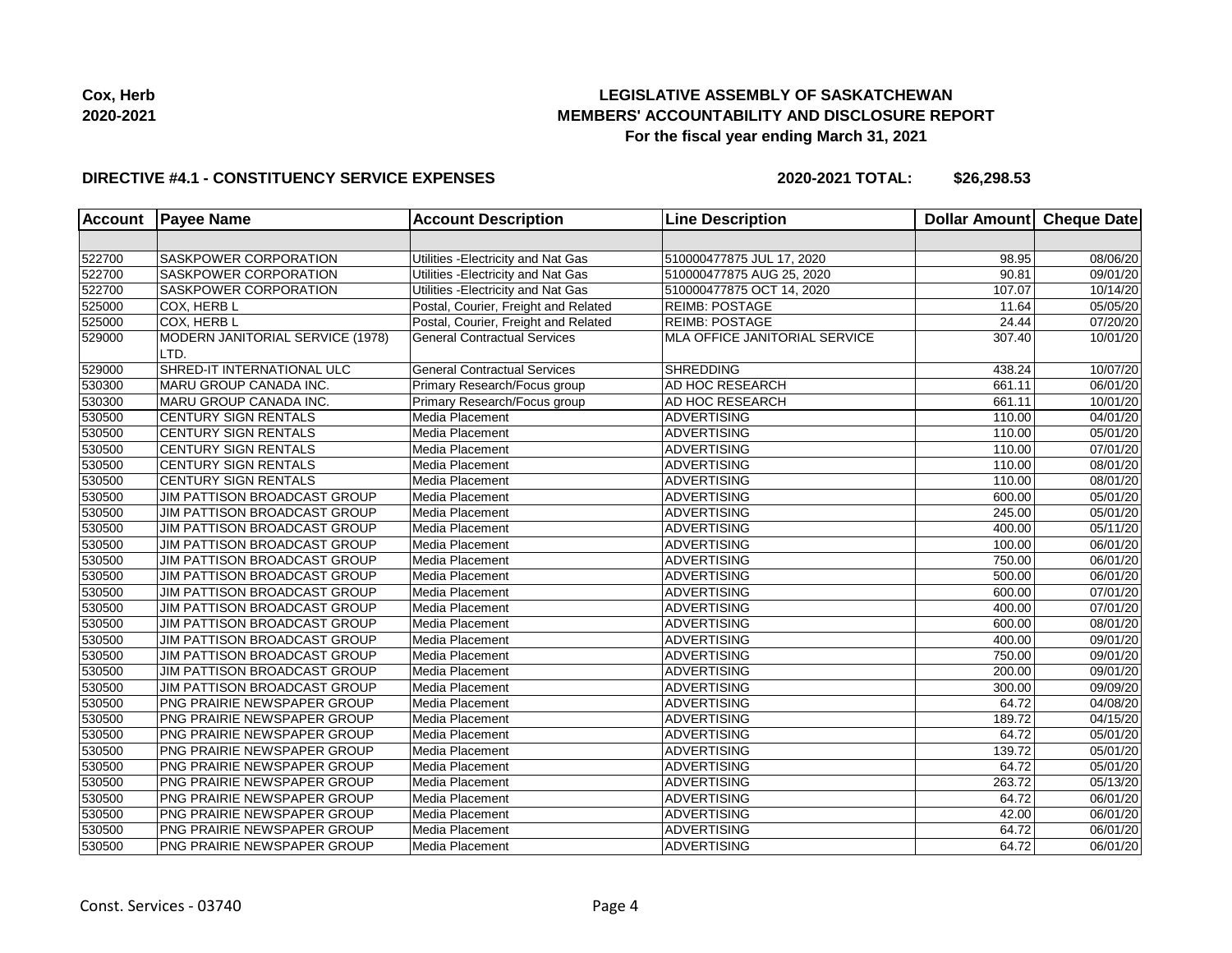

#### **DIRECTIVE #4.1 - CONSTITUENCY SERVICE EXPENSES**

**2020-2021 TOTAL: \$26,298.53**

| <b>Account</b> | <b>Payee Name</b>                     | <b>Account Description</b>         | <b>Line Description</b>       | Dollar Amount Cheque Date |                       |
|----------------|---------------------------------------|------------------------------------|-------------------------------|---------------------------|-----------------------|
|                |                                       |                                    |                               |                           |                       |
| 530500         | <b>PNG PRAIRIE NEWSPAPER GROUP</b>    | Media Placement                    | <b>ADVERTISING</b>            | 84.00                     | 06/01/20              |
| 530500         | PNG PRAIRIE NEWSPAPER GROUP           | Media Placement                    | <b>ADVERTISING</b>            | 64.72                     | 06/10/20              |
| 530500         | PNG PRAIRIE NEWSPAPER GROUP           | Media Placement                    | <b>ADVERTISING</b>            | 64.72                     | 07/01/20              |
| 530500         | PNG PRAIRIE NEWSPAPER GROUP           | Media Placement                    | <b>ADVERTISING</b>            | 64.72                     | $\overline{07}/01/20$ |
| 530500         | <b>PNG PRAIRIE NEWSPAPER GROUP</b>    | Media Placement                    | <b>ADVERTISING</b>            | 64.72                     | 07/01/20              |
| 530500         | PNG PRAIRIE NEWSPAPER GROUP           | Media Placement                    | <b>ADVERTISING</b>            | 177.00                    | 07/01/20              |
| 530500         | <b>PNG PRAIRIE NEWSPAPER GROUP</b>    | Media Placement                    | <b>ADVERTISING</b>            | 50.00                     | 07/01/20              |
| 530500         | PNG PRAIRIE NEWSPAPER GROUP           | Media Placement                    | <b>ADVERTISING</b>            | 64.72                     | 08/01/20              |
| 530500         | PNG PRAIRIE NEWSPAPER GROUP           | Media Placement                    | <b>ADVERTISING</b>            | 129.44                    | $\overline{08}/01/20$ |
| 530500         | PNG PRAIRIE NEWSPAPER GROUP           | Media Placement                    | <b>ADVERTISING</b>            | 64.72                     | 08/01/20              |
| 530500         | PNG PRAIRIE NEWSPAPER GROUP           | Media Placement                    | <b>ADVERTISING</b>            | 64.72                     | 08/04/20              |
| 530500         | <b>PNG PRAIRIE NEWSPAPER GROUP</b>    | Media Placement                    | <b>ADVERTISING</b>            | 64.72                     | 08/12/20              |
| 530500         | PNG PRAIRIE NEWSPAPER GROUP           | Media Placement                    | <b>ADVERTISING</b>            | 64.72                     | 09/01/20              |
| 530500         | PNG PRAIRIE NEWSPAPER GROUP           | Media Placement                    | <b>ADVERTISING</b>            | 64.72                     | 09/01/20              |
| 530500         | PNG PRAIRIE NEWSPAPER GROUP           | Media Placement                    | <b>ADVERTISING</b>            | 64.72                     | 09/01/20              |
| 530500         | PNG PRAIRIE NEWSPAPER GROUP           | Media Placement                    | <b>ADVERTISING</b>            | 64.72                     | 09/09/20              |
| 530500         | PNG PRAIRIE NEWSPAPER GROUP           | Media Placement                    | <b>ADVERTISING</b>            | 162.72                    | 09/16/20              |
| 530500         | VISUAL SPORTS IMAGE OF CANADA<br>LTD. | Media Placement                    | <b>ADVERTISING</b>            | 100.00                    | 04/01/20              |
| 530500         | VISUAL SPORTS IMAGE OF CANADA<br>LTD. | <b>Media Placement</b>             | <b>ADVERTISING</b>            | 100.00                    | 06/01/20              |
| 530500         | VISUAL SPORTS IMAGE OF CANADA<br>LTD. | Media Placement                    | <b>ADVERTISING</b>            | 200.00                    | 07/01/20              |
| 530500         | VISUAL SPORTS IMAGE OF CANADA<br>LTD. | Media Placement                    | <b>ADVERTISING</b>            | 200.00                    | 09/01/20              |
| 550200         | <b>STARPHOENIX</b>                    | Books, Mags and Ref Materials      | <b>SUBSCRIPTION</b>           | 136.00                    | 06/10/20              |
| 555000         | COX, HERB L                           | Other Material and Supplies        | <b>REIMB: OFFICE SUPPLIES</b> | 18.86                     | 05/01/20              |
| 555000         | COX, HERB L                           | Other Material and Supplies        | <b>REIMB: OFFICE SUPPLIES</b> | 5.00                      | 06/22/20              |
| 555000         | COX, HERB L                           | Other Material and Supplies        | <b>REIMB: OFFICE SUPPLIES</b> | 6.50                      | 09/01/20              |
| 555000         | FORTRESS WINDOWS & DOORS LTD.         | Other Material and Supplies        | OFFICE SUPPLIES               | 421.88                    | 09/01/20              |
| 555000         | <b>KELLY'S COMPUTER WORKS</b>         | Other Material and Supplies        | OFFICE SUPPLIES               | 341.53                    | 05/05/20              |
| 555000         | <b>KELLY'S COMPUTER WORKS</b>         | <b>Other Material and Supplies</b> | OFFICE SUPPLIES - NO GST      | 62.54                     | 09/15/20              |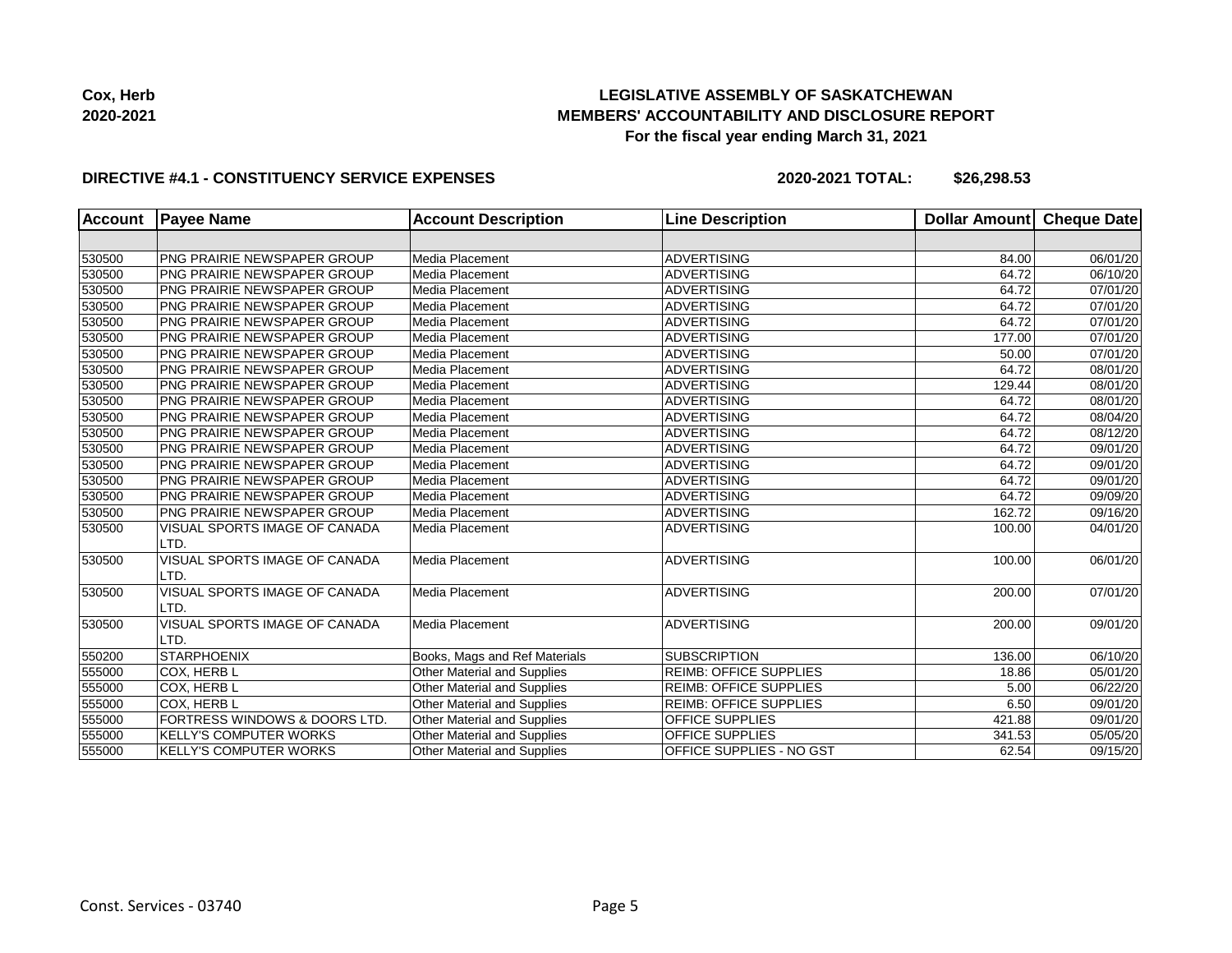

#### **DIRECTIVE #6 - CONSTITUENCY ASSISTANT EXPENSES**

**2020-2021 TOTAL: \$46,769.93**

| <b>Account</b> | <b>Payee Name</b>          | <b>Account Description</b>       | Dollar Amount Cheque Date |          |
|----------------|----------------------------|----------------------------------|---------------------------|----------|
|                |                            |                                  |                           |          |
| 513000         | ROBINSON, LILLIAN J        | Out-of-Scope Permanent           | 0.00                      | 04/01/20 |
| 513000         | ROBINSON, LILLIAN J        | Out-of-Scope Permanent           | $-801.05$                 | 04/13/20 |
| 513000         | ROBINSON, LILLIAN J        | Out-of-Scope Permanent           | 2,341.53                  | 04/14/20 |
| 513000         | ROBINSON, LILLIAN J        | Out-of-Scope Permanent           | 1,925.60                  | 05/01/20 |
| 513000         | ROBINSON, LILLIAN J        | Out-of-Scope Permanent           | 1,925.60                  | 05/13/20 |
| 513000         | ROBINSON, LILLIAN J        | Out-of-Scope Permanent           | 1,925.60                  | 05/27/20 |
| 513000         | ROBINSON, LILLIAN J        | Out-of-Scope Permanent           | 1,925.60                  | 06/10/20 |
| 513000         | ROBINSON, LILLIAN J        | Out-of-Scope Permanent           | 1,925.60                  | 06/24/20 |
| 513000         | ROBINSON, LILLIAN J        | Out-of-Scope Permanent           | 1,925.60                  | 07/08/20 |
| 513000         | ROBINSON, LILLIAN J        | Out-of-Scope Permanent           | 1,925.60                  | 07/22/20 |
| 513000         | ROBINSON, LILLIAN J        | Out-of-Scope Permanent           | 1,925.60                  | 08/05/20 |
| 513000         | ROBINSON, LILLIAN J        | Out-of-Scope Permanent           | 1,925.60                  | 08/19/20 |
| 513000         | ROBINSON, LILLIAN J        | Out-of-Scope Permanent           | 1,925.60                  | 09/02/20 |
| 513000         | ROBINSON, LILLIAN J        | Out-of-Scope Permanent           | 1,925.60                  | 09/16/20 |
| 513000         | ROBINSON, LILLIAN J        | Out-of-Scope Permanent           | 1,925.60                  | 10/01/20 |
| 513000         | ROBINSON, LILLIAN J        | Out-of-Scope Permanent           | 374.53                    | 10/07/20 |
| 513000         | ROBINSON, LILLIAN J        | Out-of-Scope Permanent           | 1,307.48                  | 10/28/20 |
| 514000         | ZAYAC-SHEPPARD, DEBORAH J. | Casual/Term                      | 362.32                    | 05/13/20 |
| 514000         | ZAYAC-SHEPPARD, DEBORAH J. | Casual/Term                      | 1,449.27                  | 07/22/20 |
| 514000         | ZAYAC-SHEPPARD, DEBORAH J. | Casual/Term                      | 181.16                    | 08/05/20 |
| 514000         | ZAYAC-SHEPPARD, DEBORAH J. | Casual/Term                      | 181.16                    | 09/02/20 |
| 514000         | ZAYAC-SHEPPARD, DEBORAH J. | Casual/Term                      | 905.79                    | 09/16/20 |
| 514000         | ZAYAC-SHEPPARD, DEBORAH J. | Casual/Term                      | 181.16                    | 10/01/20 |
| 514000         | ZAYAC-SHEPPARD, DEBORAH J. | Casual/Term                      | 445.92                    | 10/07/20 |
| 517100         | ROBINSON, LILLIAN J        | Severance Pay                    | 1,925.60                  | 10/28/20 |
| 517100         | ROBINSON, LILLIAN J        | Severance Pay                    | 1,925.60                  | 11/10/20 |
| 517100         | ROBINSON, LILLIAN J        | Severance Pay                    | 1,925.60                  | 11/24/20 |
| 517100         | ROBINSON, LILLIAN J        | Severance Pay                    | 1,925.60                  | 12/09/20 |
| 517100         | ROBINSON, LILLIAN J        | Severance Pay                    | 1,925.60                  | 12/22/20 |
| 517100         | ROBINSON, LILLIAN J        | Severance Pay                    | 1,925.60                  | 01/06/21 |
| 517100         | ROBINSON, LILLIAN J        | Severance Pay                    | 1,925.60                  | 01/20/21 |
| 517100         | ROBINSON, LILLIAN J        | Severance Pay                    | 1,925.60                  | 02/03/21 |
| 517100         | ROBINSON, LILLIAN J        | Severance Pay                    | 1,925.60                  | 02/17/21 |
| 517100         | ROBINSON, LILLIAN J        | Severance Pay                    | 365.86                    | 03/03/21 |
| 519900         | None (Default)             | Change in Y/E Accrued Empl Leave | $-962.80$                 | 04/20/20 |
|                |                            | Entitlements                     |                           |          |